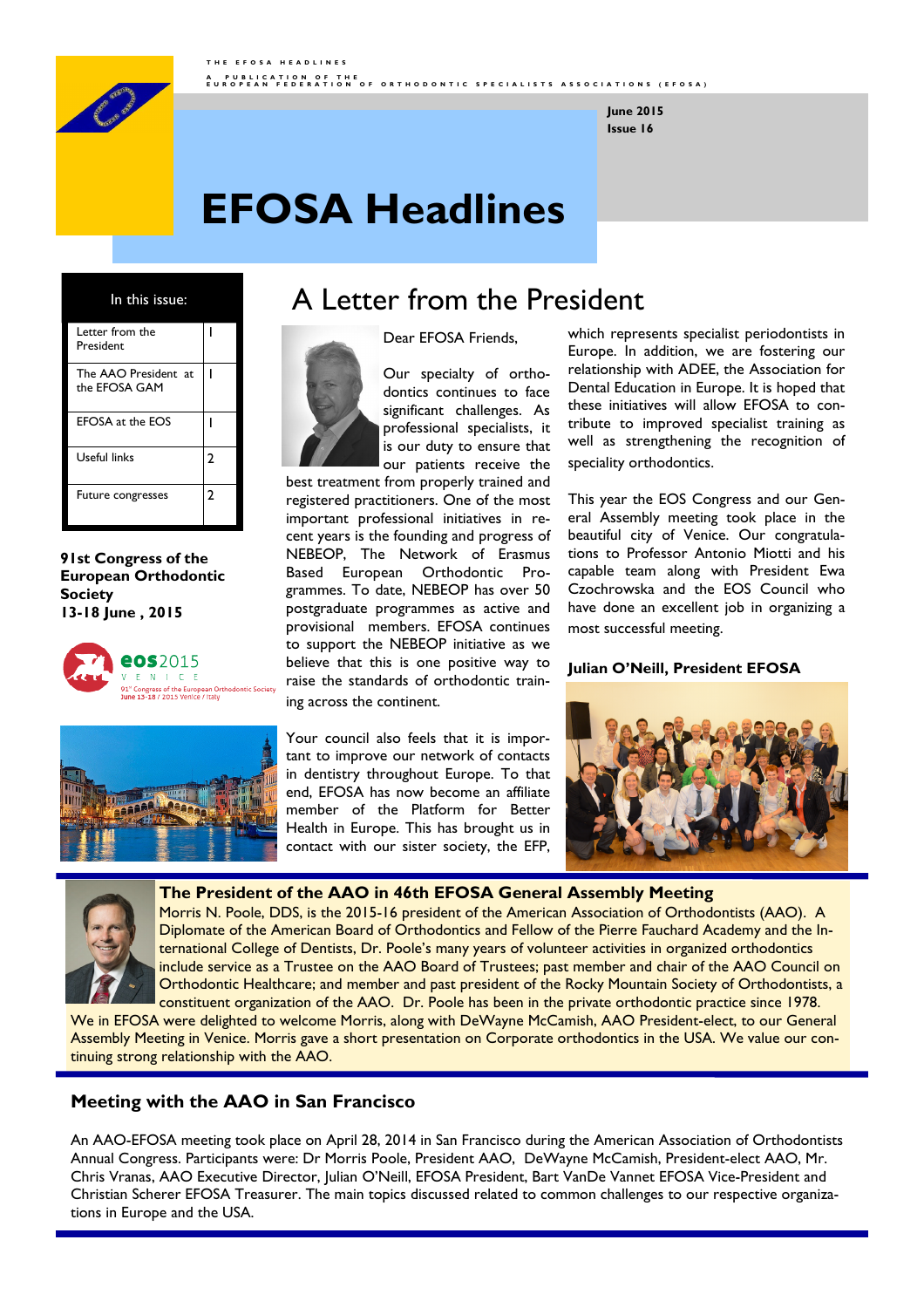

### European Union Legislation and the Orthodontic Specialty

The main legal acts of the EU come in three forms: regulations, directives and decisions. Legislative proposals require approval by both the European Parliament and the Council to become law and affect all member states.

The core of **European Union Economic and Social Policy** is summed up under the idea of the four freedoms - free movement of goods, capital, services and persons.

The Council Decision **78/686/EEC** of 25.07.1978 was the first legal act towards "the mutual recognition of diplomas, certificates and other evidence of the formal qualifications of practitioners of dentistry, including measures to facilitate the effective exercise of the right of establishment and freedom to provide services". For the first time the principle of a 3 year full time education in specialized dentistry was mentioned.

With Directive **2005/36/EC** which has replaced fifteen existing Directives the EU attempts to modernize the system for recognition of professional qualifications (including the dental and orthodontic profession), in order to facilitate the mobility of professionals. It encourages an automatic recognition of qualifications, and a simplification of the administrative procedures. Its article 35 is dedicated to "specialist dental training" and annex 5.3.3 to the specialty of orthodontics. The directive 2005/36/ EC, which came into force in 2007, has been amended several times since then.

On 20.11.2013 the **2013/55/EU** amending directive was issued which introduces the **European Professional Card.** According to EU officials the professional card will be in a form of an "electronic certificate" including all the professional qualifications of the holders and will facilitate even more their mobility among the European countries.

Finally, on Friday, October 25th, 2013, the European Union activated the Directive **2011/24/EU** on "Patients' Rights in Crossborder Healthcare". With this law, patients across the European Union have the right to go to any other EU country for treatment and be reimbursed.

For more information you can check the following address in the website of the European Commission:



EUROPEAN FEDERATION OF ORTHODONTIC SPECIALISTS ASSOCIATIONS FEDERATION EUROPEENNE DES ASSOCIATIONS DE SPECIALISTES EN ORTHODONTIE